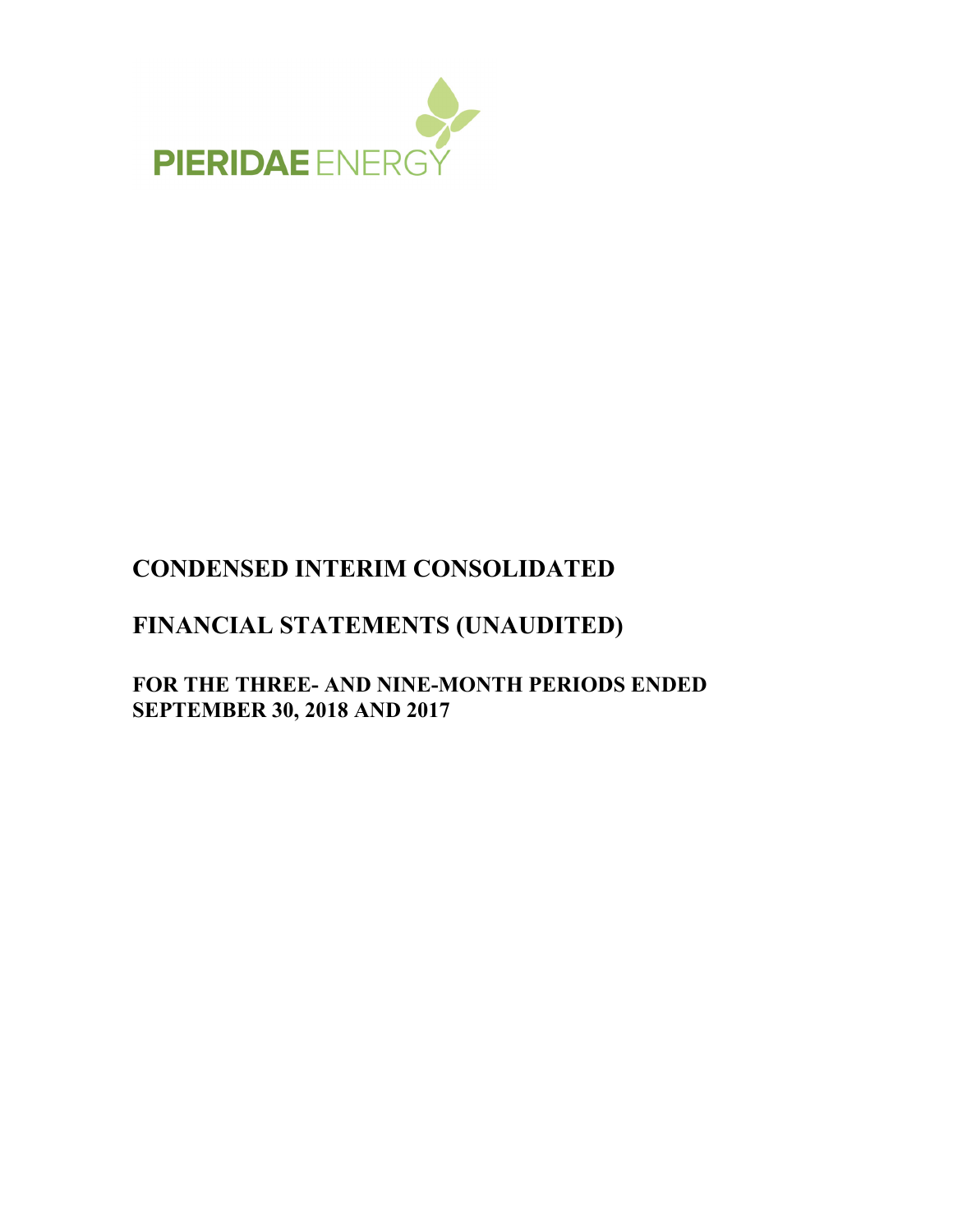

# **UNAUDITED CONSOLIDATED STATEMENTS OF FINANCIAL POSITION**

| $($ \$000s $)$                                                   | As at<br>September 30, 2018 December 31, 2017 | As at     |
|------------------------------------------------------------------|-----------------------------------------------|-----------|
| <b>ASSETS</b>                                                    |                                               |           |
| Current                                                          |                                               |           |
| Cash and cash equivalents [note 4]                               | 11,226                                        | 19,619    |
| Cash and cash equivalents held for exploration purposes [note 4] | 1,457                                         | 1,619     |
| Accounts receivable <i>[note 5]</i>                              | 1,675                                         | 1,092     |
| Prepaid expenses                                                 | 931                                           | 122       |
| <b>Total current assets</b>                                      | 15,289                                        | 22,452    |
| Non-current                                                      |                                               |           |
| Restricted cash equivalents [note 4]                             | 1,130                                         | 630       |
| Security deposits [note 12]                                      | 600                                           | 600       |
| Interests in associates [note 6]                                 | 3,725                                         | 3,734     |
| Property, plant and equipment [note 7]                           | 4,253                                         | 3,802     |
| Exploration and evaluation assets $[note 8]$                     | 27,318                                        | 42,827    |
| <b>Total non-current assets</b>                                  | 37,026                                        | 51,593    |
|                                                                  | 52,315                                        | 74,045    |
| <b>LIABILITIES AND EQUITY</b>                                    |                                               |           |
| Current                                                          |                                               |           |
| Trade and other payables [note 9]                                | 4,293                                         | 2,210     |
| Current portion of deferred lease inducements                    | 19                                            | 19        |
| Current portion of bank borrowings                               | 7                                             | 7         |
| Partner advances for planned exploration work [note 10]          | 624                                           | 679       |
| Provision for contingent liability [note 12]                     | 528                                           | 583       |
| Current portion of the provision for site restoration [note 12]  | 1,991                                         | 610       |
| Flow-through shares premium [note 11]                            | 82                                            | 104       |
| Promissory notes                                                 |                                               | 25        |
| Deferred accounts payable [note 13]                              | 7,797                                         | 7,836     |
| <b>Total current liabilities</b>                                 | 15,341                                        | 12,073    |
| Non-current                                                      |                                               |           |
| Partners' share in security deposits <i>[note 12]</i>            | 294                                           | 294       |
| Deferred lease inducements                                       | 164                                           | 179       |
| Bank borrowings                                                  | 1                                             | 7         |
| Provision for site restoration <i>[note 12]</i>                  | 1,191                                         | 2,130     |
| <b>Total non-current liabilities</b>                             | 1,650                                         | 2,610     |
| <b>Total liabilities</b>                                         | 16,991                                        | 14,683    |
| Equity                                                           |                                               |           |
| Share capital [note 14]                                          | 129,041                                       | 128,804   |
| Contributed surplus                                              | 8,746                                         | 6,715     |
| Deficit                                                          | (103, 654)                                    | (77, 633) |
| Accumulated other comprenhensive income                          | 1,321                                         | 1,583     |
| Equity attributable to equity holders of the Company             | 35,454                                        | 59,469    |
| Non-controlling interests                                        | (130)                                         | (107)     |
| Total shareholders' equity                                       | 35,324                                        | 59,362    |
|                                                                  | 52,315                                        | 74,045    |
| Contingencies [notes 12 and 18]<br>Subsequent events [note 21]   |                                               |           |

*See accompanying notes*

On behalf of the Board of Directors,

*(signed) Myron Tétreault*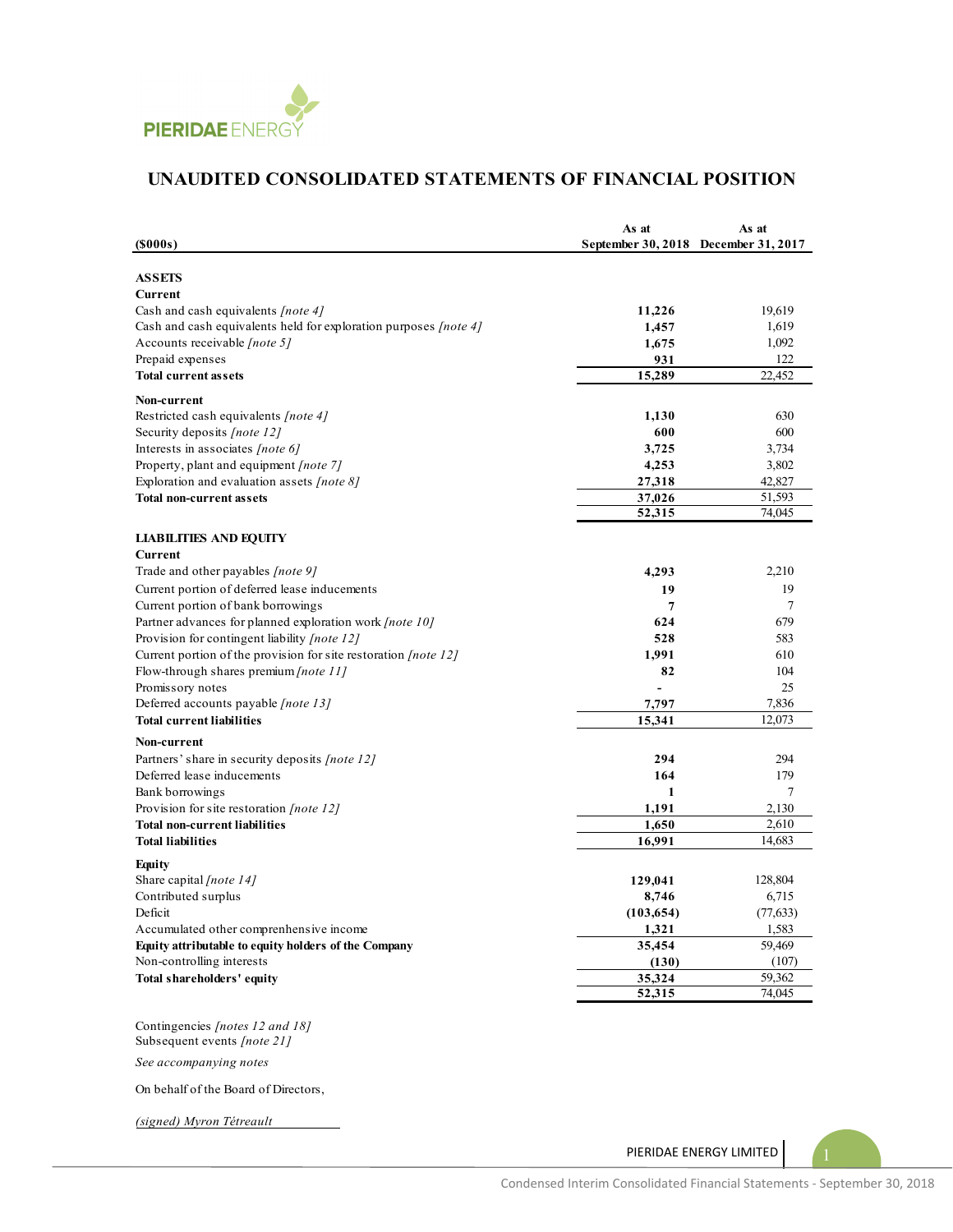

#### **UNAUDITED CONSOLIDATED STATEMENTS OF LOSS AND COMPREHENSIVE LOSS**

|                                                                                                | For the three months ended<br>September 30, |                          | For the nine months ended<br>September 30, |                          |
|------------------------------------------------------------------------------------------------|---------------------------------------------|--------------------------|--------------------------------------------|--------------------------|
| (S000s)                                                                                        | 2018                                        | 2017                     | 2018                                       | 2017                     |
| <b>Revenues</b>                                                                                |                                             |                          |                                            |                          |
| Project management                                                                             | 215                                         |                          | 297                                        |                          |
|                                                                                                | 215                                         |                          | 297                                        |                          |
| <b>Expenses</b>                                                                                |                                             |                          |                                            |                          |
| Administrative expenses                                                                        | 1,707                                       | 44                       | 5,148                                      | 868                      |
| Operating expenses                                                                             | 2,018                                       | 877                      | 4,606                                      | 1,658                    |
| Impairment of exploration and evaluation assets                                                | 16,985                                      | $\overline{\phantom{0}}$ | 16,985                                     | $\frac{1}{2}$            |
| Financial income and expenses                                                                  | (57)                                        | 385                      | (99)                                       | 1,157                    |
| Loss on conversion right                                                                       |                                             | 1,037                    |                                            | 2,987                    |
| Foreign exchange gains                                                                         | (82)                                        | (242)                    | (288)                                      | (988)                    |
| Share of net loss of associates [note 6]                                                       | 3                                           | 30                       | 9                                          | 90                       |
|                                                                                                | 20,574                                      | 2,131                    | 26,361                                     | 5,772                    |
| Loss before taxes                                                                              | (20, 359)                                   | (2,131)                  | (26, 064)                                  | (5,772)                  |
| Current income tax expense                                                                     | $\mathbf{1}$                                |                          | $\mathbf{2}$                               |                          |
| Deferred income tax recovery                                                                   | (5)                                         |                          | (22)                                       |                          |
|                                                                                                | (4)                                         | $\overline{\phantom{a}}$ | (20)                                       | $\overline{\phantom{a}}$ |
| Net loss for the period                                                                        | (20, 355)                                   | (2, 131)                 | (26, 044)                                  | (5,772)                  |
| Other comprehensive income (loss) to be reclassified to profit or loss<br>in subsequent years: |                                             |                          |                                            |                          |
| Exchange differences on translation of foreign operations                                      | 127                                         | (12)                     | (263)                                      | 27                       |
| Net comprehensive loss for the period                                                          | (20, 228)                                   | (2,143)                  | (26, 307)                                  | (5,745)                  |
| Net loss attributable to                                                                       |                                             |                          |                                            |                          |
| Equity holders of the Company                                                                  | (20, 368)                                   | (2, 131)                 | (26,021)                                   | (5,761)                  |
| Non-controlling interests                                                                      | 13                                          |                          | (23)                                       | (11)                     |
| Net loss per share attributable to equity holders of the Company                               |                                             |                          |                                            |                          |
| Basic and diluted <i>[note 15]</i>                                                             | (0.40)                                      | (0.06)                   | (0.51)                                     | (0.17)                   |

*See accompanying notes*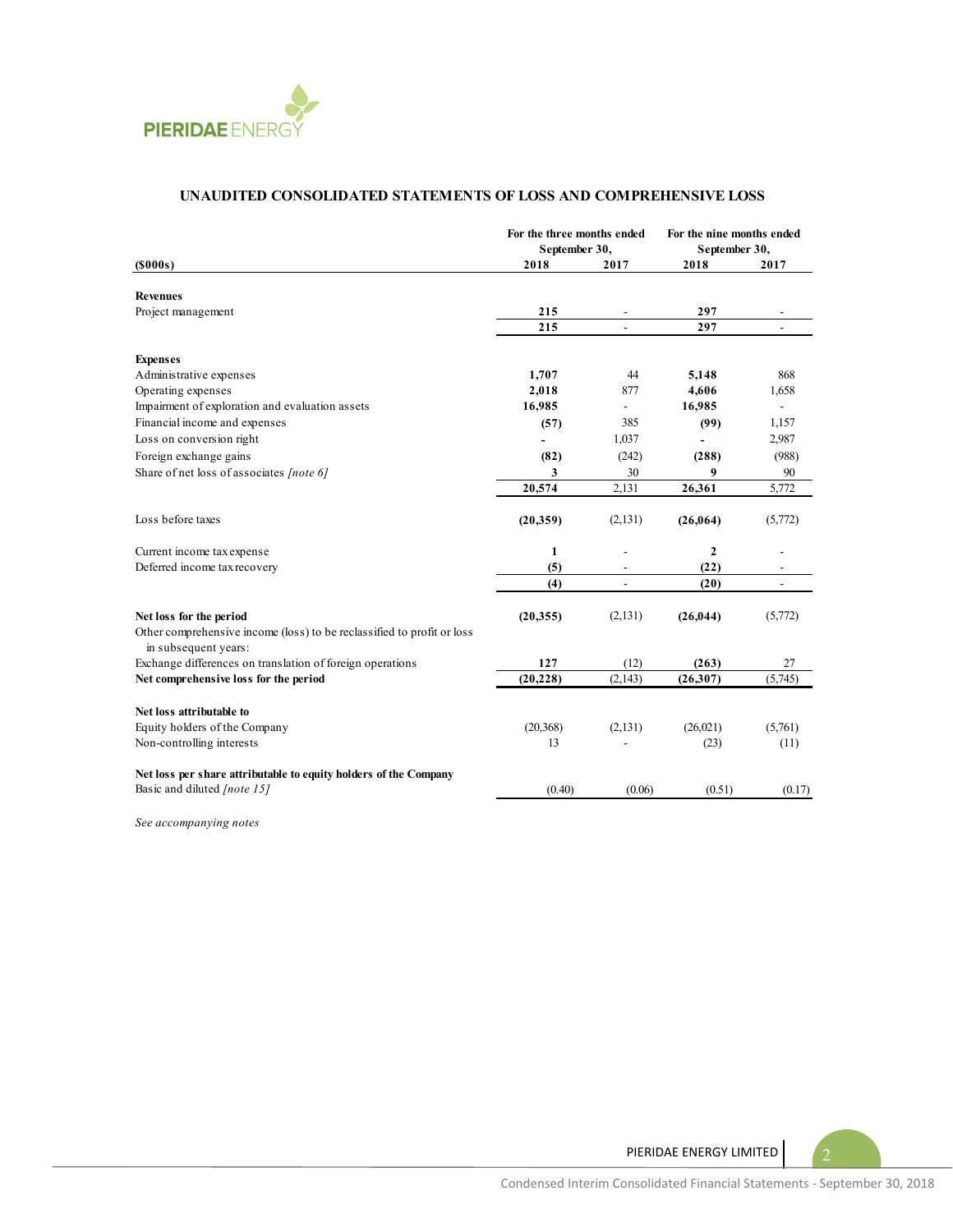

#### **UNAUDITED CONSOLIDATED STATEMENTS OF CHANGES IN EQUITY**

[Expressed in thousands Canadian dollars]

|                                       | <b>Common shares</b> | Share capital | Contributed<br>surplus | Deficit    | Foreign<br>currency<br>translation<br>reserve | Total<br>equity | Non-controlling<br>interests | <b>Total</b><br>equity |
|---------------------------------------|----------------------|---------------|------------------------|------------|-----------------------------------------------|-----------------|------------------------------|------------------------|
| Balance as at December 31, 2017       | 50,481,197           | 128,804       | 6,715                  | (77, 633)  | 1,583                                         | 59,469          | (107)                        | 59,362                 |
| Share-based compensation [note 14]    | 19,766               | 97            | 2,031                  |            | ٠                                             | 2,128           |                              | 2,128                  |
| Share issued on stock option exercise | 48,800               | 140           | ٠                      |            |                                               | 140             |                              | 140                    |
| Net loss and comprehensive loss       |                      | ٠             | ۰                      | (26,021)   | (262)                                         | (26, 283)       | (23)                         | (26,306)               |
| Balance as at September 30, 2018      | 50,549,763           | 129,041       | 8,746                  | (103, 654) | 1,321                                         | 35,454          | (130)                        | 35,324                 |
|                                       |                      | <b>Share</b>  | Contributed            |            | Foreign<br>currency<br>translation            | <b>Total</b>    | Non-controlling              | <b>Total</b>           |
|                                       | <b>Common shares</b> | capital       | surplus                | Deficit    | reserve                                       | equity          | interests                    | equity                 |
|                                       | #                    |               |                        |            | э                                             |                 |                              |                        |
| Balance as at December 31, 2016       | 15,599,158           | 44,668        | 5,896                  | (68, 808)  | 1,287                                         | (16,957)        | (88)                         | (17,045)               |
|                                       |                      |               | $- - \wedge$           |            |                                               | $- - \wedge$    |                              | $- - \wedge$           |

Share-based compensation - - 759 - 759 - 759 - 759 - 759 - 759 - 759 - 759 - 759 - 759 - 759 - 759 - 759 - 759 - 759 - 759 - 759 - 759 - 759 - 759 - 759 - 759 - 759 - 759 - 759 - 759 - 759 - 759 - 759 - 759 - 759 - 759 - 7 Net loss and comprehensive loss - - - (5,761) 27 (5,734) (11) (5,745) **Balance as at September 30, 2017** 15,599,158 44,668 6,655 (74,569) 1,314 (21,932) (99) (22,031)

*See accompanying notes*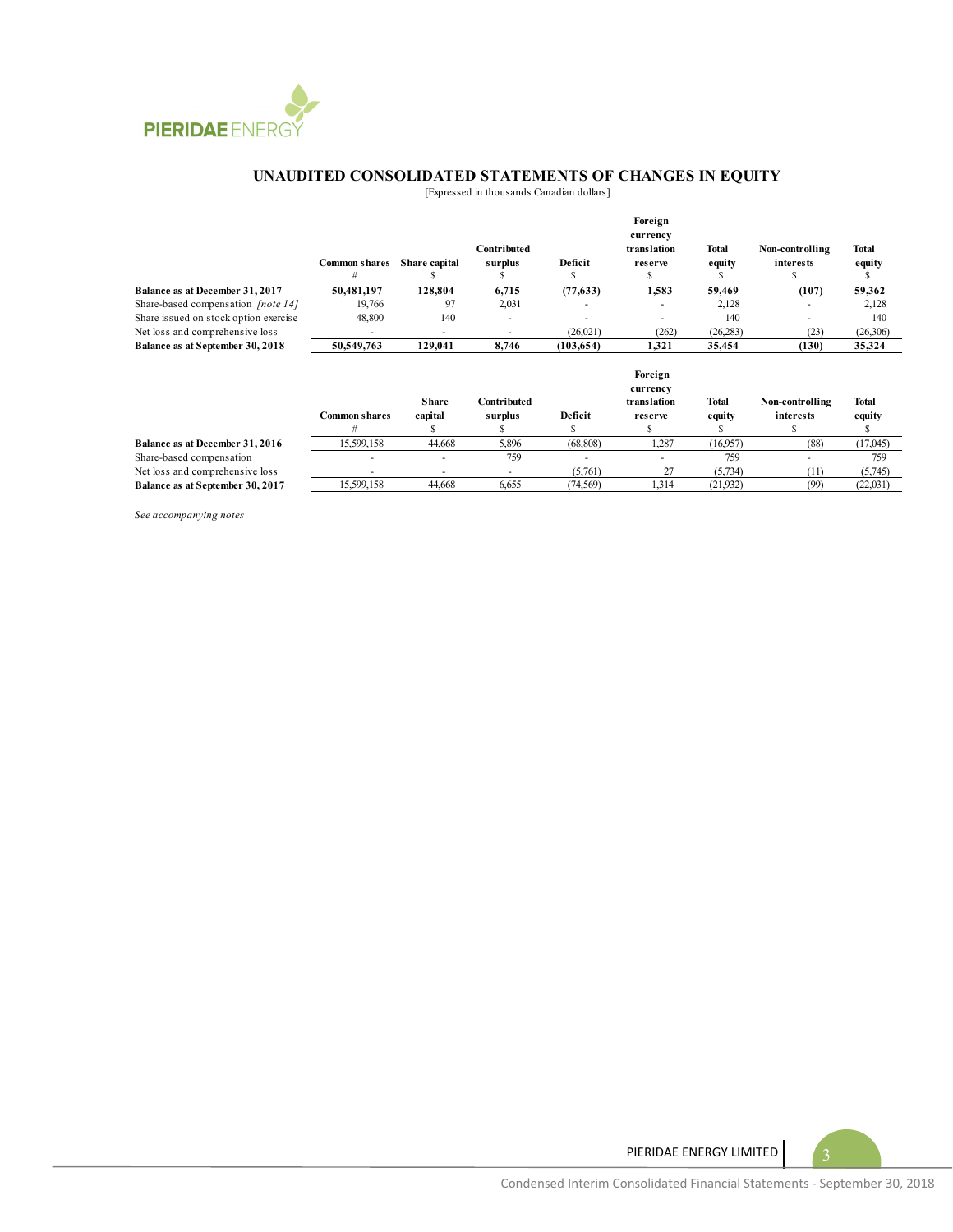

# **UNAUDITED CONSOLIDATED STATEMENTS OF CASH FLOWS**

|                                                                      | For the nine months ended September 30, |         |  |
|----------------------------------------------------------------------|-----------------------------------------|---------|--|
| (S000s)                                                              | 2018                                    | 2017    |  |
| <b>OPERATING ACTIVITIES</b>                                          |                                         |         |  |
| Net loss                                                             | (26, 044)                               | (5,772) |  |
| Items not affecting cash:                                            |                                         |         |  |
| Depreciation of property, plant and equipment                        | 16                                      | 5       |  |
| Impairment of exploration and evaluation assets                      | 16,985                                  |         |  |
| Deferred tax recovery                                                | (22)                                    |         |  |
| Share-based compensation                                             | 1,967                                   | 625     |  |
| Amortization of deferred lease inducements                           | (8)                                     |         |  |
| Accretion expense                                                    | 40                                      | 398     |  |
| Share of net loss of associates [note 6]                             | 9                                       | 90      |  |
| Loss on conversion right                                             |                                         | 2,987   |  |
| Foreign exchange gains                                               | (206)                                   | (988)   |  |
|                                                                      | (7,263)                                 | (2,655) |  |
|                                                                      |                                         |         |  |
| Net change in non-cash operating items                               |                                         |         |  |
| Receivables                                                          | (1,147)                                 | 94      |  |
| Prepaid expenses                                                     | (809)                                   |         |  |
| Trade and other payables                                             | 2,202                                   | 1,890   |  |
| Provision for contingent liabilities [note 12]                       | (55)                                    |         |  |
|                                                                      | 191                                     | 1,984   |  |
| Cash flows related to operating activities                           | (7,072)                                 | (671)   |  |
| <b>INVESTING ACTIVITIES</b>                                          |                                         |         |  |
| Additions to property, plant and equipment                           | (493)                                   |         |  |
| Acquisitions of oil and gas properties, net of recovered amounts     | (129)                                   |         |  |
| Increase in exploration and evaluation costs, net of recovered       |                                         |         |  |
| amounts [note 19]                                                    | (375)                                   |         |  |
| Cash flows related to investing activities                           | (997)                                   | L.      |  |
| <b>FINANCING ACTIVITIES</b>                                          |                                         |         |  |
| Issuance of share capital, net of costs [note 14]                    | 140                                     |         |  |
| Decrease (increase) in restricted cash and cash equivalents [note 4] | (500)                                   | 29      |  |
| Repayment of bank borrowings                                         | (6)                                     |         |  |
| Issuance of promissory note                                          |                                         | 148     |  |
| Repayment of promissory note                                         | (25)                                    | ÷,      |  |
| Cash flows related to financing activities                           | (391)                                   | 177     |  |
| Net decrease in cash and cash equivalents                            | (8,460)                                 | (494)   |  |
| Cash and cash equivalents, beginning of period                       | 21,238                                  | 197     |  |
| Net foreign exchange difference                                      | (95)                                    | 324     |  |
| Cash and cash equivalents, end of period                             | 12.683                                  | 27      |  |

*See accompanying notes*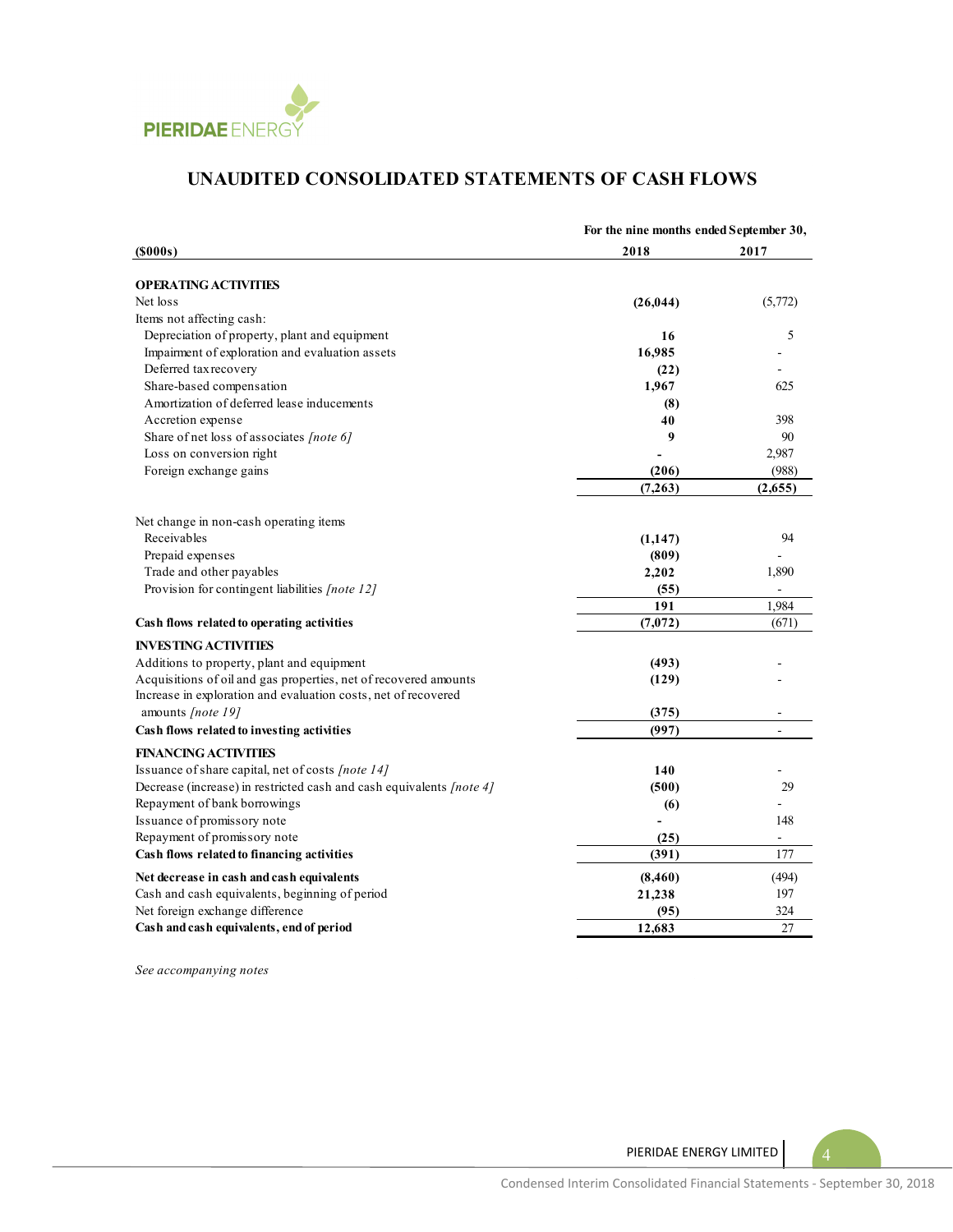

### **1. INCORPORATION, NATURE OF OPERATIONS, CONDENSED FINANCIAL INFORMATION AND APPROVAL**

#### **Incorporation and nature of business**

Pieridae Energy Limited [the "Company" or "Pieridae"], was incorporated on May 29, 2012 under the laws of Canada to invest in the development of a fully integrated liquefied natural gas ["LNG"] project to be built in Goldboro, Nova Scotia. The Company is headquartered at 2400-440 2nd Avenue SW, Calgary, Alberta, T2P 5E9.

#### **Approval date**

These condensed interim consolidated financial statements for the three and nine-month periods ended September 30, 2018 and 2017 were approved by the Board of Directors on November 21, 2018.

#### **Non-controlling interest**

During 2014, the Company, Pieridae Energy (Canada) Ltd. and Uniper Global Commodities S.E. ["Uniper"] entered into an agreement, whereby Uniper acquired a 1percent ownership interest in Goldboro LNG LP and Pieridae Energy (Canada) Ltd. As at September 30, 2018, the ownership interest of Uniper was 0.8%.

### **2. BASIS FOR THE PREPARATION OF CONDENSED INTERIM CONSOLIDATED FINANCIAL STATEMENTS**

These condensed interim consolidated financial statements were prepared in accordance with IAS 34, *Interim Financial Reporting*. The interim consolidated financial statement note disclosures do not include all of those required by International Financial Reporting Standards as issued by the International Accounting Standards Board ("IFRS") applicable for annual financial statements. Accordingly, the interim consolidated financial statements should be read in conjunction with the audited consolidated financial statements and notes thereto as at and for the year ended December 31, 2017.

All amounts are expressed in Canadian dollars unless stated otherwise.

The consolidated interim financial statements have been prepared on a going concern basis using the historical cost convention, which contemplates the realization of assets and settlements of liabilities in the normal course of operations for the foreseeable future. During the nine-month period ended September 30, 2018, consistent with the developmental stage of the organization, the Company generated a net loss of \$26,044,000 and negative cash flow from operations of \$7,072,000. These conditions indicate the existence of material uncertainties that may cast significant doubt about Pieridae's ability to continue as a going concern. The Company expects to incur further losses in the development of its business and will require additional debt and equity financing to fund future development of its LNG project and associated natural gas assets. While the company has been successful in raising financing in the past, there can be no assurance that it will be able to do so in the future. These condensed interim consolidated financial statements do not reflect adjustments in the carrying value of assets and liabilities, revenue or expenses, nor the statement of financial position classification that would be necessary if the going concern assumption was not valid. Such adjustments could be material.

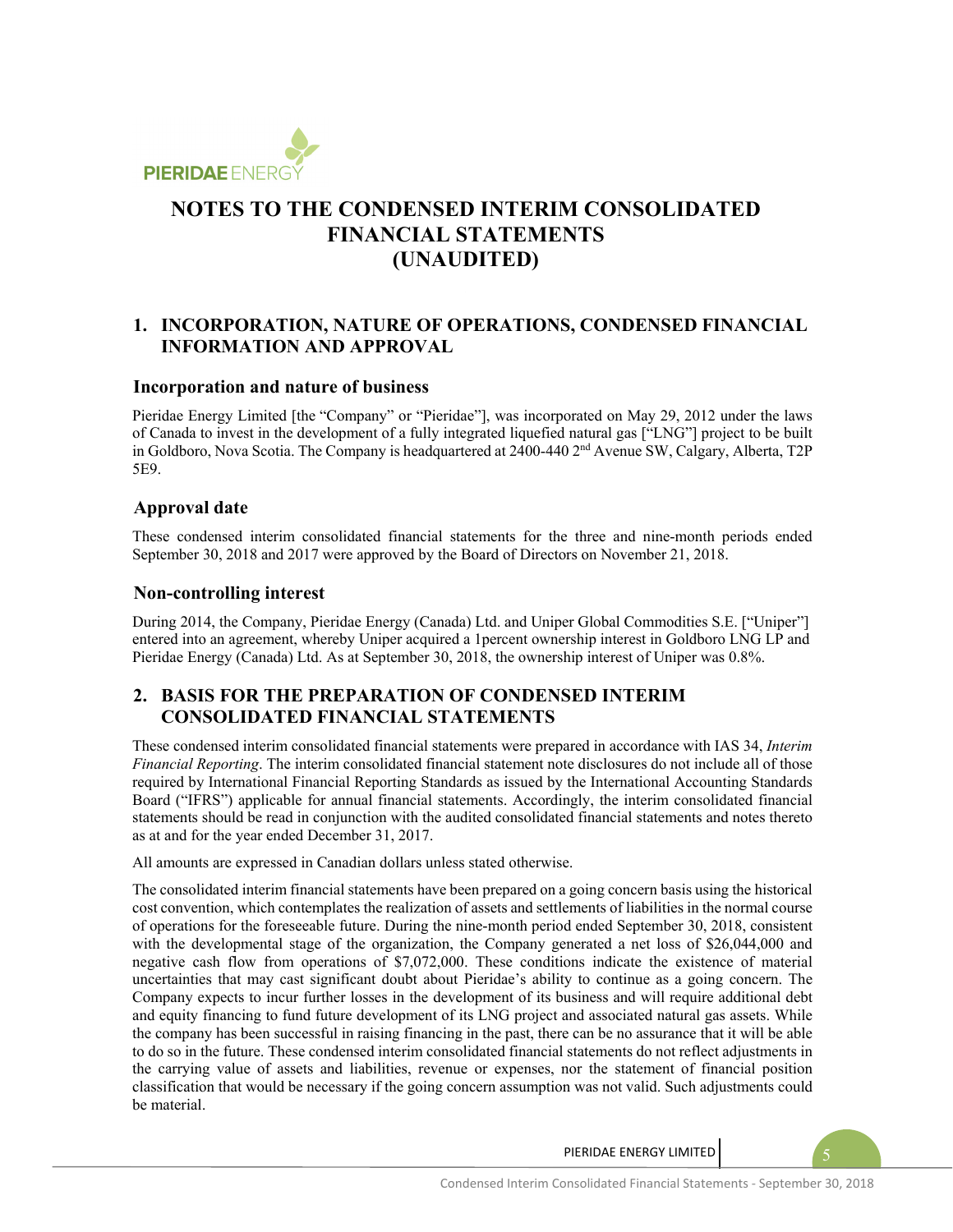

## **3. CHANGES IN ACCOUNTING POLICIES**

### **3.1 Standards adopted during the current year**

As at January 1, 2018, the Company adopted the following standards:

#### **IFRS 9,** *Financial Instruments*

In July 2014, the International Accounting Standards Board ("IASB") issued IFRS 9, *Financial Instruments*, which makes the following changes to the recognition of financial instruments:

- The classification and measurement approach for financial assets must reflect the business model with which they are managed and their cash flow characteristics;
- Impairment is to be based on the expected credit loss model;
- Hedge accounting must take into account the entity's risk management practices.

The adoption of this standard had no impact on the Company's consolidated financial statements.

### **IFRS 15,** *Revenue from Contracts with Customers*

In May 2014, the IASB issued IFRS 15, *Revenue from Contracts with Customers*, which constitutes a single standard for the recognition of revenue from all contracts with customers, except for insurance contracts, lease contracts, financial instruments and certain non-monetary exchanges. This new standard sets out a single, fivestep model for recognizing revenues. The adoption of this standard had no impact on the Company's consolidated financial statements.

### **3.2 Future changes in accounting policies**

The standards issued by the IASB, but not yet effective as at the date of issue of the Company's condensed interim consolidated financial statements are described below.

#### **IFRS 16,** *Leases*

In January 2016, the IASB issued IFRS 16, *Leases*. This standard provides a single model under which most leases will be recognized in the statement of financial position.

Certain exemptions will apply for short-term leases and leases of low-value assets. IFRS 16 will be effective for fiscal years beginning on or after January 1, 2019. The Company is currently assessing the impact of this new standard on its consolidated financial statements.

PIERIDAE ENERGY LIMITED  $\begin{pmatrix} 6 \end{pmatrix}$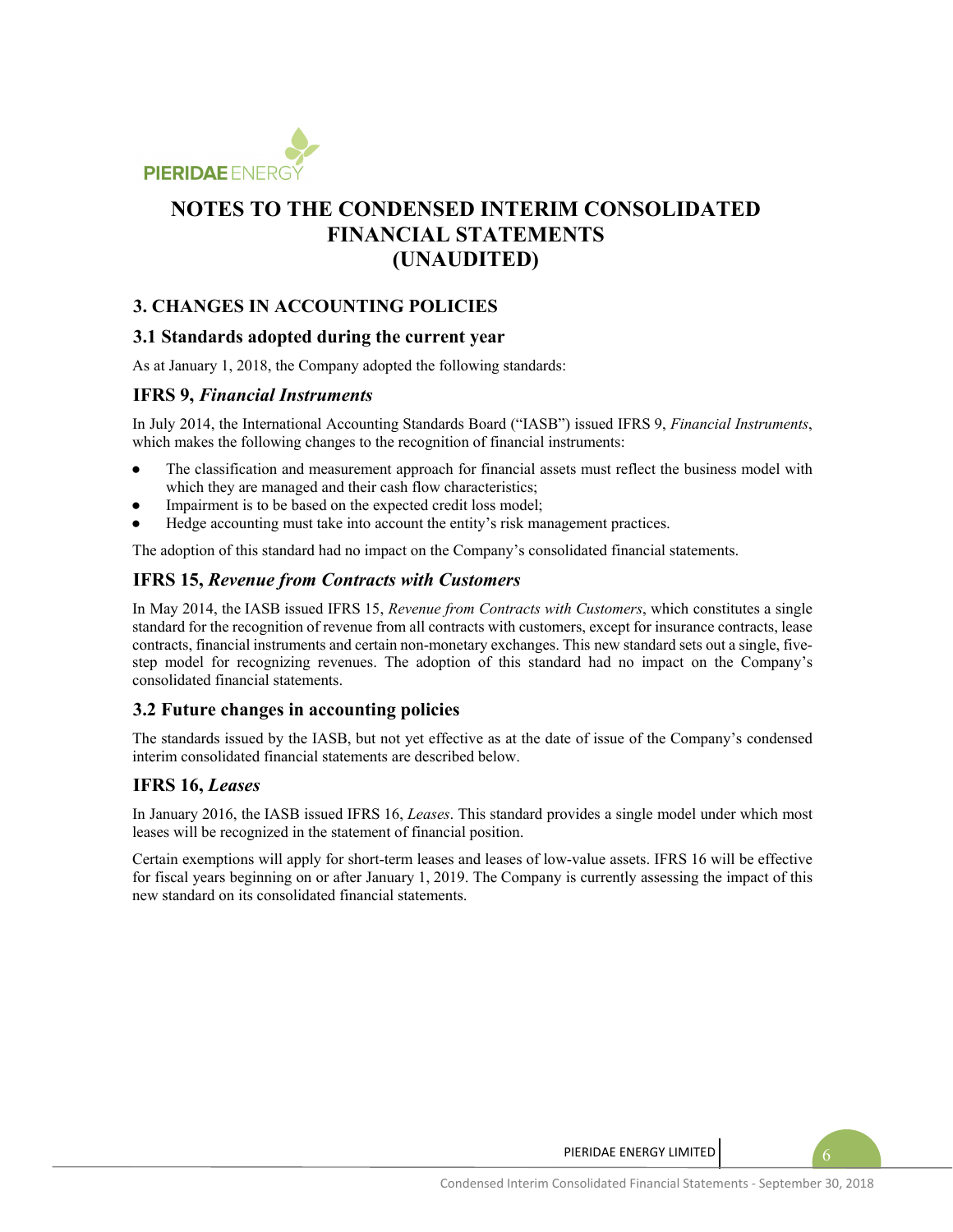

### **4. CASH AND CASH EQUIVALENTS**

|                                                      | As at         | As at        |
|------------------------------------------------------|---------------|--------------|
|                                                      | September 30, | December 31, |
| $($ \$000s $)$                                       | 2018          | 2017         |
| Cash                                                 | 13,813        | 21,868       |
| Less: Restricted cash equivalents <sup>1</sup>       | 1,130         | 630          |
|                                                      | 12,683        | 21,238       |
| Less: Cash and cash equivalents held for exploration |               |              |
| purposes<br>Flow-through shares <sup>2</sup>         | 736           | 940          |
| Bourque project <sup>3</sup>                         | 721           | 679          |
|                                                      | 1,457         | 1,619        |
| Net cash and cash equivalents                        | 11,226        | 19,619       |

<sup>1</sup> As at September 30, 2018, \$1,130,000 is pledged as security for certain performance bonds. The \$630,000 tranche of performance bonds bears interest at 1.25% and matures on February 1, 2019. The remaining \$500,000 tranche of performance bonds bears interest at 2.15%. Both instruments are redeemable at any time without penalty. 2

<sup>2</sup> Cash and cash equivalents held for exploration purposes related to flow-through shares represent the unexpended proceeds of a flowthrough share financing. According to restrictions imposed under the financing arrangement, the Company must spend these funds on the exploration of oil and gas properties.

<sup>3</sup> Cash and cash equivalents on the Bourque project represent the remaining cash from partner advances which must be spent on exploration work related to the Bourque project.

# **5. ACCOUNTS RECEIVABLE**

|                            | As at         | As at        |  |
|----------------------------|---------------|--------------|--|
|                            | September 30, | December 31, |  |
| (S000s)                    | 2018          | 2017         |  |
| Hydrocarbons Anticosti LPI | 1,167         | 844          |  |
| Partner                    |               | 9            |  |
| Commodity taxes            | 497           | 207          |  |
| Interest receivable        | 11            |              |  |
| Other                      |               | 25           |  |
| Total accounts receivable  | 1,675         | 1,092        |  |

<sup>1</sup> Petrolia Anticosti is the operator for Hydrocarbons Anticosti in regards to the exploration work on Anticosti Island, Quebec. The receivable amount represents chargebacks of work performed and the assumption of the liability related to site restoration *[See Note 12].* Hydrocarbons Anticosti is owned by Ressources Quebec, a state company of the Government of Quebec.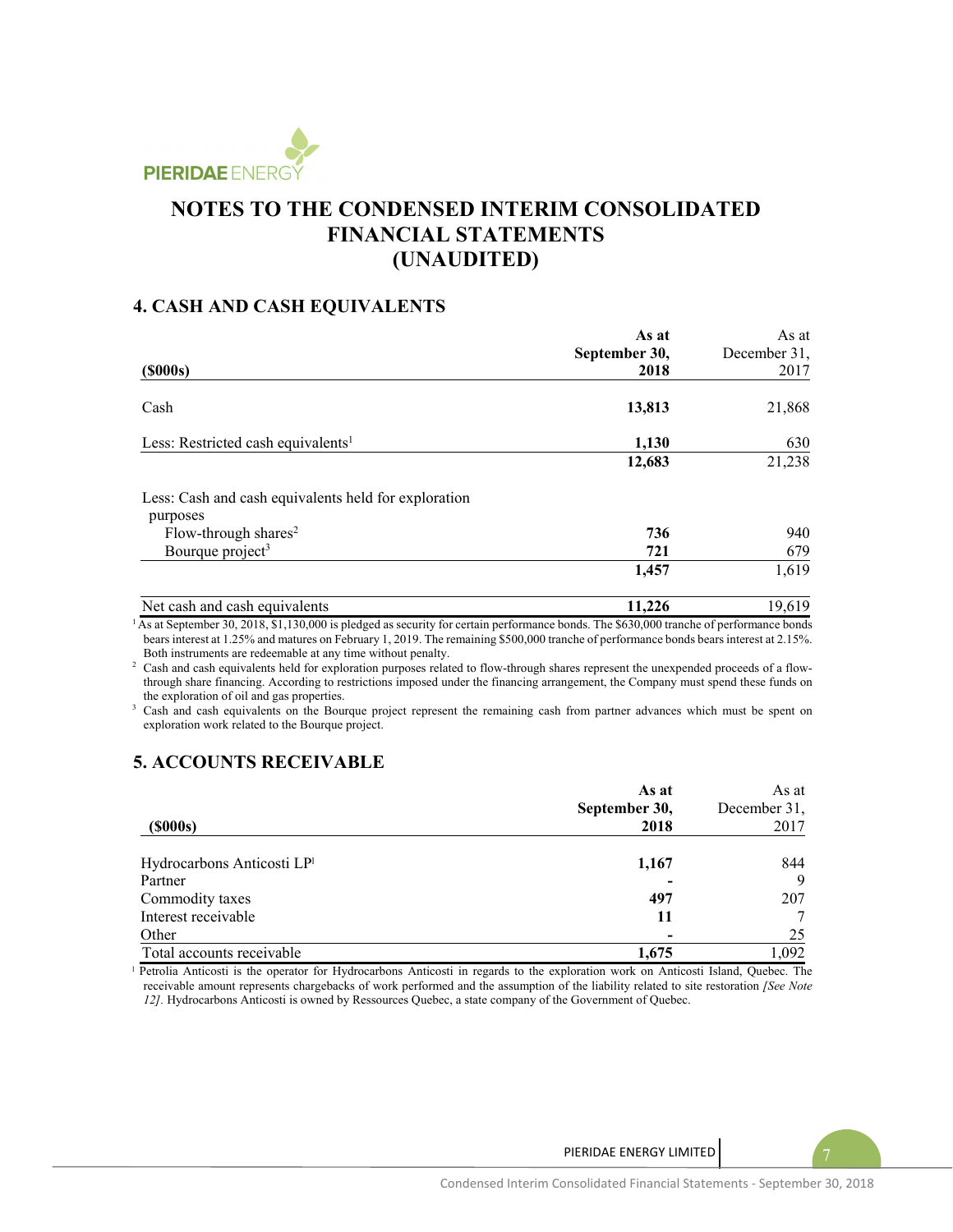

### **6. INTERESTS IN ASSOCIATES**

On March 4, 2013, the Company established Pieridae Production LP and Pieridae Production GP. Pieridae Production LP was formed to develop gas resources in New Brunswick, Nova Scotia and the Northeast US. As at September 30, 2018, the Company's ownership interest is 20%. Under the terms of the Partnership agreement, the Company is entitled to contribute an additional \$14,125,000 to the partnership, prior to any further funding being made by the other partner, and increasing its ownership in Pieridae Production LP to 50%.

The Company's interest in Pieridae Production LP and Pieridae Production GP are accounted for using the equity method in the consolidated financial statements.

#### **(\$000s)**

| Value of the interest as at December 31, 2017  | 3,734 |
|------------------------------------------------|-------|
| <b>Share in net loss of associates</b>         | (9)   |
| Value of the interest as at September 30, 2018 | 3.725 |
| (S000s)                                        |       |

| Balance as at December 31, 2016                | 3.854 |
|------------------------------------------------|-------|
| Share in net loss of associates                | (90)  |
| Value of the interest as at September 30, 2017 | 3.764 |

As at September 30, 2018, the associates have no contingent liabilities or capital commitments. However, under the terms of the partnership operating agreement there is an annual fee of \$60,000 to be paid by Pieridae Production LP to the operator.

Summarized financial statement information of the Partnership is disclosed below:

|                     | As at         | As at        |
|---------------------|---------------|--------------|
|                     | September 30, | December 31, |
| $($ \$000s $)$      | 2018          | 2017         |
| Current assets      | 136           | 134          |
| Non-current assets  | 20,145        | 20,145       |
| Current liabilities | (1,988)       | (1, 947)     |

|                         | For the nine months ended<br>September 30, |       |
|-------------------------|--------------------------------------------|-------|
| (S000s)                 | 2018                                       | 2017  |
| Net loss for the period | (45)                                       | (150) |

PIERIDAE ENERGY LIMITED 8

Condensed Interim Consolidated Financial Statements ‐ September 30, 2018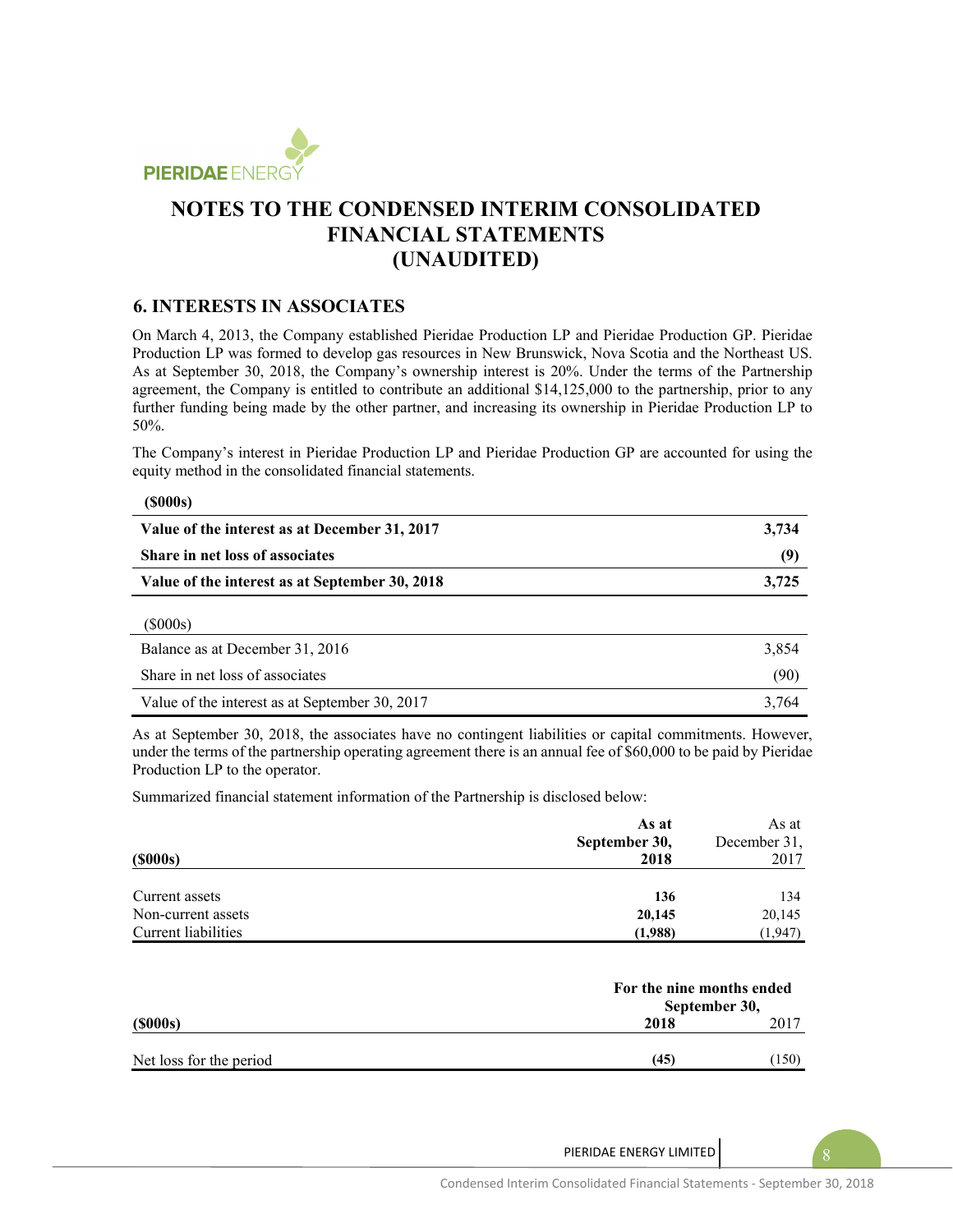

### **7. PROPERTY, PLANT AND EQUIPMENT**

|                                 |                          |                              |                          | IT, office and           |                          |                          |                          |       |
|---------------------------------|--------------------------|------------------------------|--------------------------|--------------------------|--------------------------|--------------------------|--------------------------|-------|
|                                 |                          | Land                         | Leasehold                | field                    | <b>Automotive</b>        |                          | Field                    |       |
| (5000s)                         | Land                     | improvements                 | improvements             | equipment                | equipment                | <b>Reserves</b>          | offices                  | Total |
|                                 |                          |                              |                          |                          |                          |                          |                          |       |
| Cost                            |                          |                              |                          |                          |                          |                          |                          |       |
| Balance as at                   |                          |                              |                          |                          |                          |                          |                          |       |
| December 31, 2017               | 3,425                    |                              | 179                      | 94                       | 11                       | 87                       | 54                       | 3,850 |
| <b>Additions</b>                |                          | 493                          |                          | 7                        | $\overline{\phantom{0}}$ | ۰                        | $\overline{\phantom{a}}$ | 500   |
| <b>Disposals</b>                | $\overline{\phantom{a}}$ | $\qquad \qquad \blacksquare$ | $\overline{\phantom{a}}$ | $\overline{\phantom{a}}$ | ۰                        | $\overline{\phantom{a}}$ | $\overline{\phantom{a}}$ |       |
| <b>Balance as at</b>            |                          |                              |                          |                          |                          |                          |                          |       |
| September 30, 2018              | 3,425                    | 493                          | 179                      | 101                      | 11                       | 87                       | 54                       | 4,350 |
|                                 |                          |                              |                          |                          |                          |                          |                          |       |
| <b>Accumulated depreciation</b> |                          |                              |                          |                          |                          |                          |                          |       |
| Balance as at                   |                          |                              |                          |                          |                          |                          |                          |       |
| December 31, 2017               |                          |                              | $\overline{4}$           | 38                       | $\mathbf{1}$             | 3                        | 2                        | 48    |
| <b>Depreciation</b>             |                          |                              | 18                       | 8                        | $\mathbf{2}$             | 12                       | 9                        | 49    |
| <b>Balance as at</b>            |                          | $\overline{\phantom{a}}$     |                          |                          |                          |                          |                          |       |
| September 30, 2018              |                          |                              | 22                       | 46                       | 3                        | 15                       | 11                       | 97    |
|                                 |                          |                              |                          |                          |                          |                          |                          |       |
| Net carrying amount as at       |                          |                              |                          |                          |                          |                          |                          |       |
| December 31, 2017               |                          |                              |                          |                          |                          |                          |                          |       |
|                                 | 3,425                    | $\overline{\phantom{a}}$     | 175                      | 56                       | 10                       | 84                       | 52                       | 3,802 |
|                                 |                          |                              |                          |                          |                          |                          |                          |       |
| Net carrying amount as at       |                          |                              |                          |                          |                          |                          |                          |       |
| September 30, 2018              | 3,425                    | 493                          | 157                      | 55                       | 8                        | 72                       | 43                       | 4,253 |

### **8. EXPLORATION AND EVALUATION ASSETS**

On September 20, 2018, the Government of Quebec adopted new legislative and regulatory provisions pertaining to the exploration and exploitation of hydrocarbons in Quebec, under the *Petroleum Resources Act*. The Act replaces the *Mining Act* previously in force. The regulatory changes have a number of impacts for Pieridae. Most significantly these new regulations prohibit any hydrocarbon exploration or exploitation activities within 1,000 meters of an urban area. Pieridae management reviewed all of its permits in the province to determine the impact of the new regulations on its oil and gas properties. Management concluded that indicators of impairment had resulted from the new legislation, and that an impairment adjustment was required.

Management also used the impairment assessment as an opportunity to evaluate all of its properties in Quebec, with the objective of consolidating its holdings in properties deemed to hold the most potential for exploratory and economic success. This exercise resulted in the Company relinquishing a number of licenses, or its prorata share of certain licenses. Collectively this exercise resulted in the Company, recognizing impairment of \$16,985,000 during the third quarter of 2018. The impairment charge related to oil and gas properties was \$2,640,000. The impairment charge related to exploration and evaluation assets was \$14,345,000. The vast majority of the charge was recorded in the Haldimand properties as most of these licenses were within the 1,000-meter urban area restriction. Consequently, the Company would have no way of recovering the carrying value of these assets through exploration and development activities.

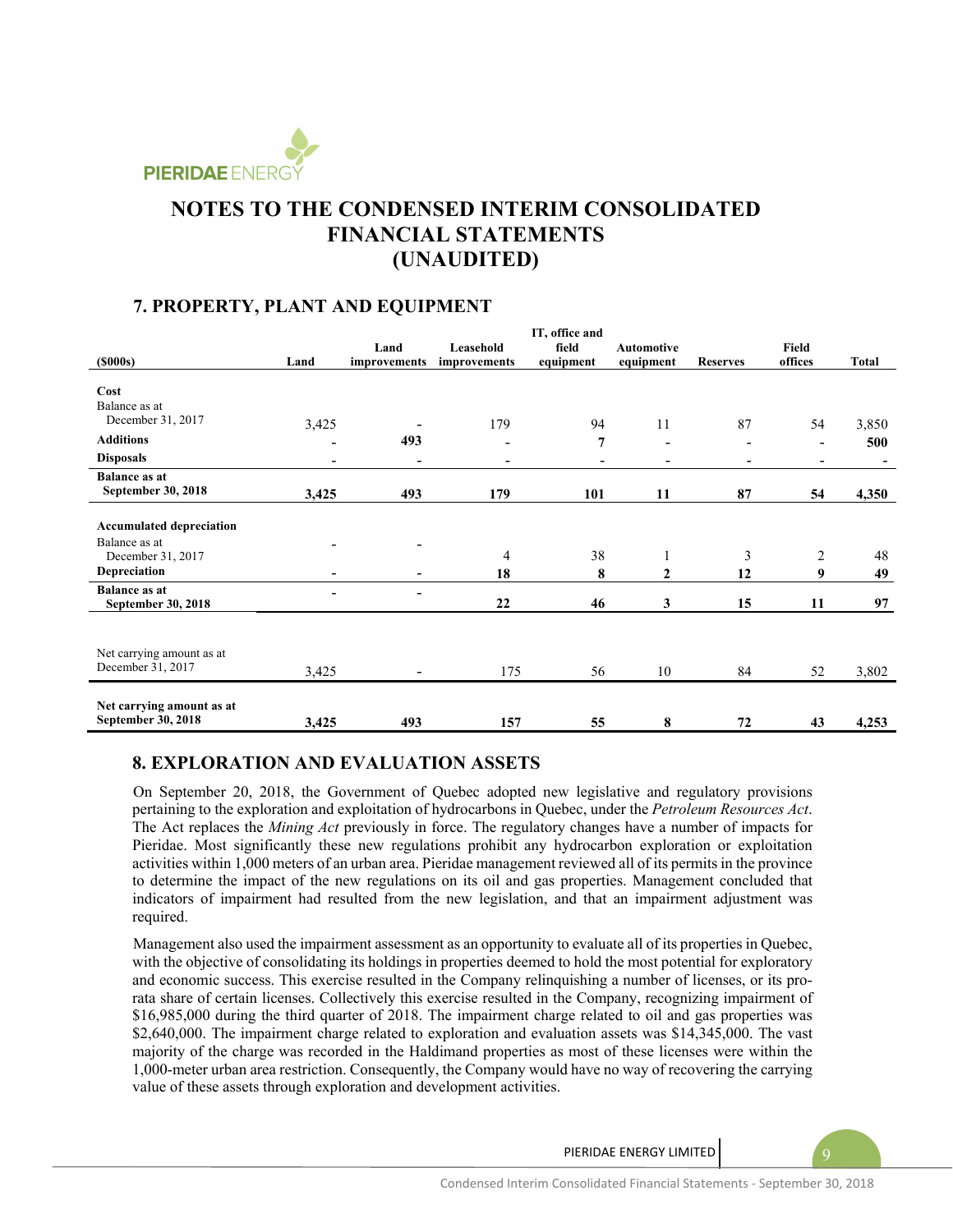

# **Oil and gas properties**

| $($ \$000s $)$               | As at<br>December 31,<br>2017 | <b>Disposals</b>         | <b>Additions</b> | Impairment | As at<br>September 30,<br>2018 |
|------------------------------|-------------------------------|--------------------------|------------------|------------|--------------------------------|
| <b>Ouebec</b>                |                               |                          |                  |            |                                |
| Gastonguay                   | 779                           |                          | 28               | (430)      | 377                            |
| Gaspésia - Edgar - Marcel-   |                               |                          |                  |            |                                |
| Tremblay                     | 516                           |                          | 23               | (156)      | 383                            |
| Gaspé                        | 566                           | $\overline{\phantom{0}}$ | 35               | (378)      | 223                            |
| Bourque project              | 151                           |                          | 8                |            | 159                            |
| Haldimand - Tar Point        |                               |                          |                  |            |                                |
| No. 1 projects               | 2,638                         |                          | 30               | (1,509)    | 1,159                          |
| Matapédia                    | 216                           | $\overline{\phantom{a}}$ | 5                | (167)      | 54                             |
| Total oil and gas properties | 4,866                         |                          | 129              | (2,640)    | 2,355                          |

# **Exploration expenses**

| As at<br>December 31, |      |                  |                  | As at<br>September 30, |
|-----------------------|------|------------------|------------------|------------------------|
|                       |      |                  |                  | 2018                   |
|                       |      |                  |                  |                        |
| 53                    |      |                  |                  | 53                     |
|                       |      |                  |                  |                        |
| 3,172                 |      | 8                | (35)             | 3,145                  |
| 2,790                 |      | 183              |                  | 2,973                  |
| 13,843                |      | 561              |                  | 14,404                 |
| 13,686                |      | 624              |                  |                        |
| 4,031                 |      | 15               |                  | 4,046                  |
| 513                   |      | 10               |                  | 523                    |
| 38,088                |      | 1,401            | (14, 345)        | 25,144                 |
|                       |      |                  |                  |                        |
|                       |      |                  |                  |                        |
| 127                   |      | 54               |                  | 181                    |
| 127                   |      | 54               |                  | 181                    |
| 37,961                |      | 1,347            | (14, 345)        | 24,963                 |
|                       | 2017 | <b>Disposals</b> | <b>Additions</b> | Impairment<br>(14,310) |

# **Summary**

| $($ \$000s $)$                    | As at<br>December 31,<br>2017 | <b>Disposals</b> | <b>Additions</b> | Impairment | As at<br>September 30,<br>2018 |
|-----------------------------------|-------------------------------|------------------|------------------|------------|--------------------------------|
| Oil and gas properties            | 4,866                         |                  | 129              | (2,640)    | 2,355                          |
| Exploration expenses              | 37.961                        |                  | 1.347            | (14.345)   | 24,963                         |
| Exploration and evaluation assets | 42,827                        |                  | 1.476            | (16,985)   | 27,318                         |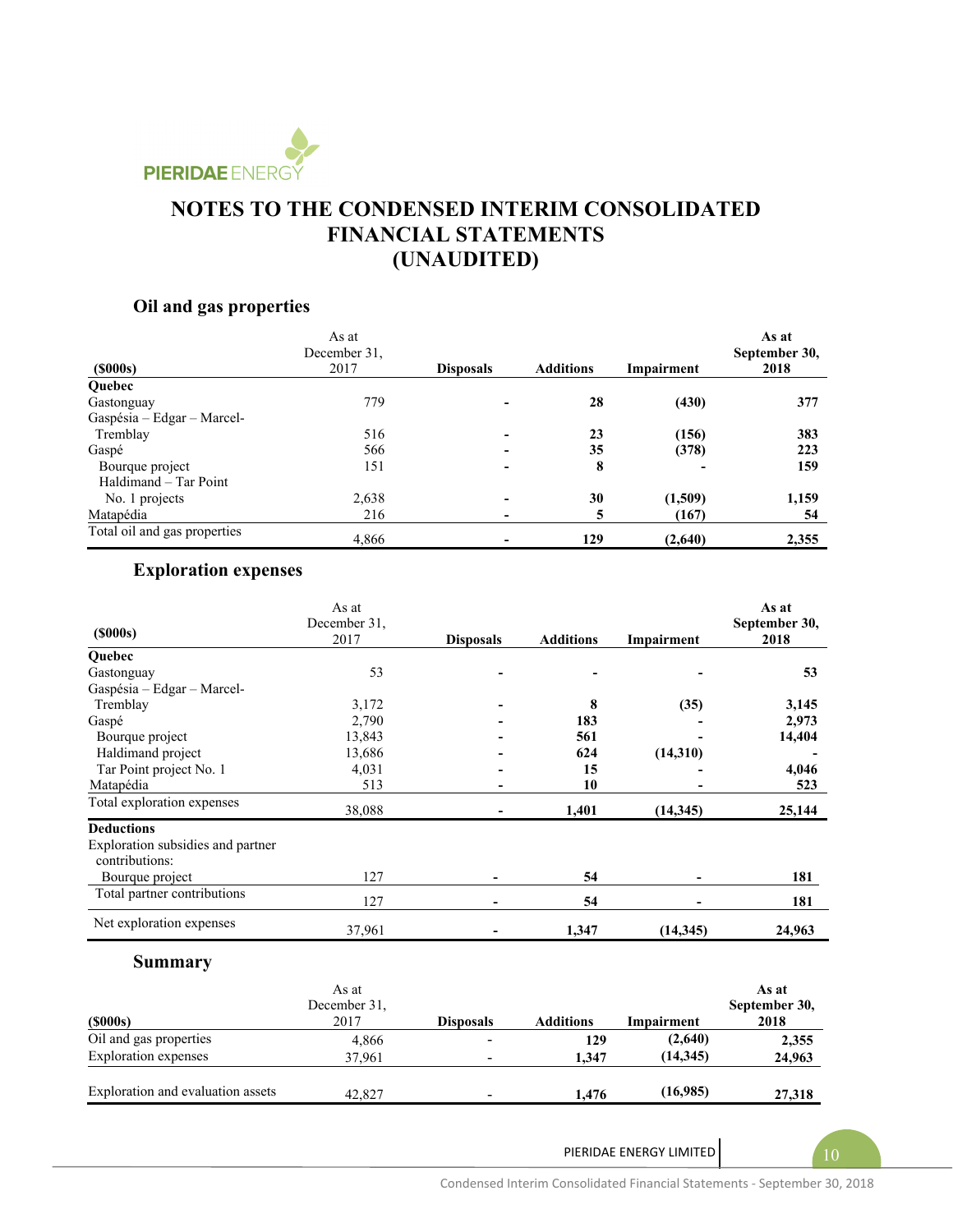

### **9. TRADE AND OTHER PAYABLES**

|                                           | As at         | As at        |
|-------------------------------------------|---------------|--------------|
|                                           | September 30, | December 31, |
| $($ \$000s $)$                            | 2018          | 2017         |
|                                           |               |              |
| Trade payables and accrued liabilities    | 3,932         | 1,993        |
| Salaries, fees, vacation pay and director |               |              |
| fees                                      | 361           | 217          |
| Commodity taxes                           |               |              |
| Total trade and other payables            | 4.293         | 2.210        |

### **10. PARTNER ADVANCES FOR PLANNED EXPLORATION WORK**

The following table shows the reconciliation of partner advances for planned exploration work on the Bourque project:

|                                                       | As at         | As at        |
|-------------------------------------------------------|---------------|--------------|
|                                                       | September 30, | December 31, |
| (S000s)                                               | 2018          | 2017         |
|                                                       |               |              |
| Balance, beginning of period                          | 679           |              |
| Business combination                                  |               | 806          |
| Partner advances                                      |               |              |
| Partner contributions to exploration work carried out | (55)          | 127          |
| Balance, end of period                                | 624           | 679          |

### **11. FLOW-THROUGH SHARE PREMIUM**

The following table shows the reconciliation of the liability related to the flow-through share premium:

| $($ \$000s $)$                                                         | As at<br>September 30,<br>2018 | As at<br>December 31.<br>2017 |
|------------------------------------------------------------------------|--------------------------------|-------------------------------|
| Balance, beginning of period                                           | 104                            |                               |
| Business combination                                                   |                                | 104                           |
| Reduction of the liability based on the work carried out in respect of |                                |                               |
| which the Company has renounced the tax deductions                     | (22)                           |                               |
| Balance, end of period                                                 | 82                             | 104                           |

### **12. PROVISIONS**

#### *Provision for site restoration*

Management calculates the total provision for future site restoration based on the Company's net interest in the properties, the estimated costs of abandoning and restoring wells and facilities, and the estimated timing of future costs to be incurred.

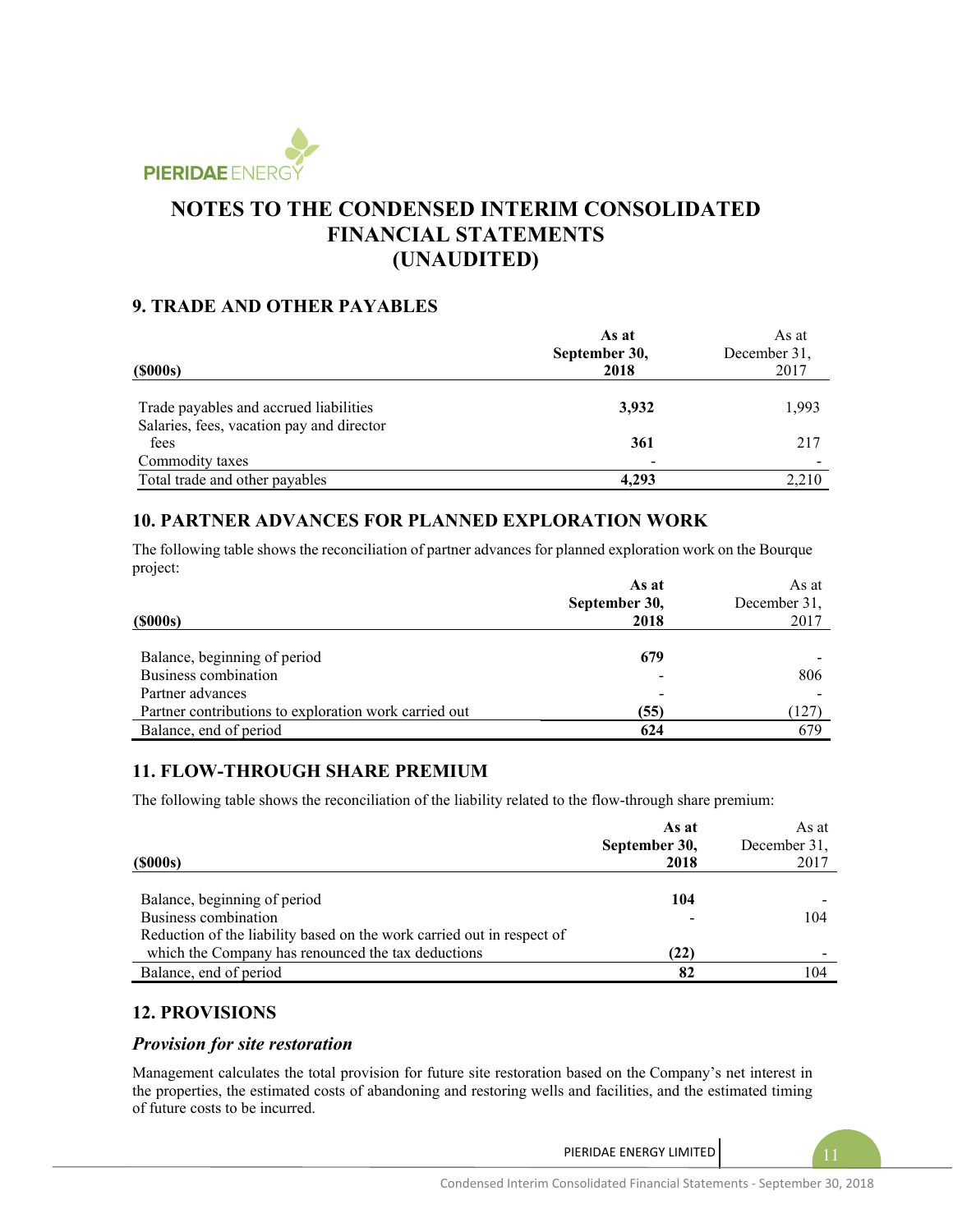

As at September 30, 2018, the total future estimated amount required to settle obligations related to site restoration, indexed at 2%, was \$3,182,000, compared to \$2,740,000 at December 31, 2017. The total future amount is discounted using a weighted average rate of 2.5% over time horizons ranging from 1 to 19 years. The total undiscounted amount of the estimated cash flows required to settle these obligations was \$3,726,000.

The following table presents the reconciliation of the provision for site restoration:

|                              | As at         | As at                |  |
|------------------------------|---------------|----------------------|--|
|                              | September 30, | December 31,<br>2017 |  |
| $($ \$000s $)$               | 2018          |                      |  |
|                              |               |                      |  |
| Balance, beginning of period | 2,740         |                      |  |
| Accretion                    | 40            |                      |  |
| Change in estimates          | 1,663         |                      |  |
| Site restoration expenses    | (1,261)       |                      |  |
| Business combination         |               | 2,740                |  |
| Balance, end of period       | 3,182         | 2,740                |  |
| Less current portion         | (1,991)       | (610)                |  |
| Non-current portion          | 1,191         | 2,130                |  |

The change in estimates of \$1,663,000 reflects the more expedited timelines associated with the restoration of the properties which were impaired in Q3. Expectations are that these expenditures will now occur sooner than previously assumed, so a larger provision was required.

To guarantee the completion of certain site closures, the Company paid security deposits of \$600,000, and letters of guarantee totalling \$630,000, to the Ministère des Ressources Naturelles *[See note 4]*. The performance guarantees must be kept in place until the definitive closure of the wells. The partners advanced an amount of \$294,000 to finance their share of the security deposits relating to the Bourque project. That amount is reported in non-current liabilities as it is will be recovered by the partners once the security deposits are released by the Ministère des Ressources Naturelles.

The current portion of \$1,991,000 is comprised of \$1,945,000 for Haldimand and Le Ber well abandonments, as well as \$46,000 for two wells located on Anticosti Island for which the Government of Quebec, will assume the liability. A receivable for the same amount is recognized in accounts receivable *[See note 5]*.

#### *Provision for contingent liability*

The following table presents the reconciliation of the provision for contingent liability:

|                              | As at         | As at        |
|------------------------------|---------------|--------------|
|                              | September 30, | December 31, |
| $($ \$000s $)$               | 2018          | 2017         |
| Balance, beginning of period | 583           |              |
| Business combination         |               | 700          |
| Change in provision          | (55)          | 117          |
| Balance, end of period       | 528           | 583          |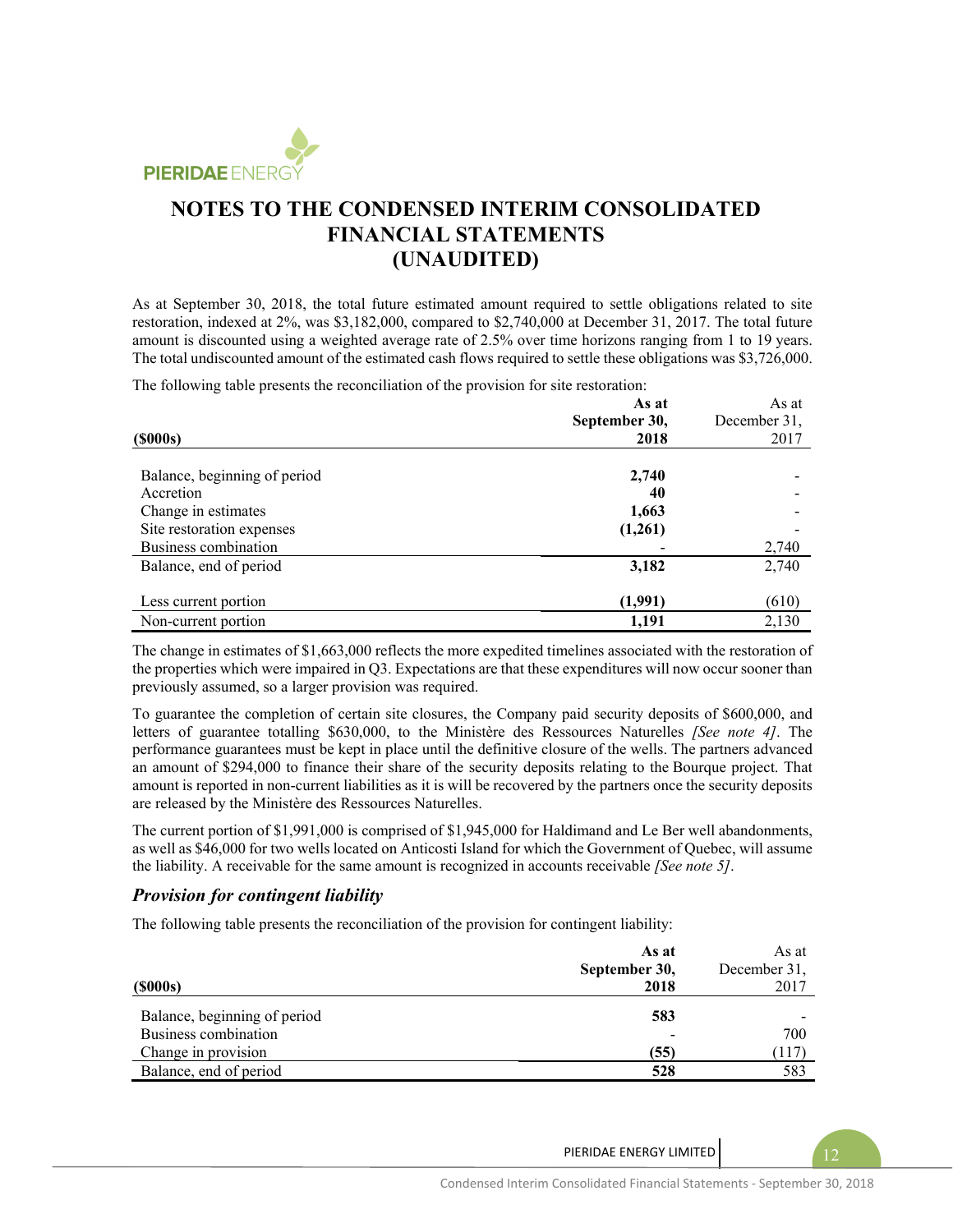

Most of the Company's contingent liabilities arose as a result of a flow-through share financing and reflect spending obligations that were required to be made prior to December 31, 2017. The Company requires certain approvals from the Quebec government in order to fulfill these obligations. If the Company receives the necessary permits from the government to execute the planned exploration work, it expects to meet its obligation regarding expenses to be incurred before December 31, 2018.

### **13. DEFERRED ACCOUNTS PAYABLE**

Deferred accounts payable reflects the amount due a third-party engineering and construction company. Payment of this amount is contingent upon Pieridae proceeding with the construction of its LNG facility. If the project does not proceed, and at any time Pieridae cancels or abandons the project, the Company has no obligation to pay the remaining amount. If the Company proceeds with the project and awards the construction contract to this third party, the amount will be included in the fee structure of the construction contract and paid over time. If the Company proceeds with the project but awards the construction contract to another third party, the amount will become due thirty days thereafter. The variation of the deferred accounts payable relates to foreign exchange gain or loss.

### **14. SHARE CAPITAL**

#### **Authorized**

Unlimited number of common, participating, voting shares without par value.

#### **Exercise of stock options**

During the nine-month period ended September 30, 2018, 48,800 stock options were exercised for proceeds of \$140,000.

#### **Employee Saving Plan**

During the nine-month period ended September 30, 2018, the Company issued 19,766 common shares to its employees and directors at an average price of \$4.90 per share. No shares were issued in the three-month period ended September 30, 2018.

#### **Share-based payments**

Pursuant to the Stock Option Plan, the Board of Directors may grant options to directors, officers, employees and other service providers. The aggregate number of options granted may not exceed 10% of the issued and outstanding common shares of the Company, on a non-diluted basis, as at the time of granting. Stock options expire five years from the date of grant, or earlier if the individual ceases to be associated with the Company. As per the Stock Option Plan adopted on October 24, 2017, options granted to directors' vest immediately. Vesting provisions for other participants are at the discretion of the Board of Directors.

All share-based compensation will be settled in equity. The Company has no legal or constructive obligation to repurchase or settle the options.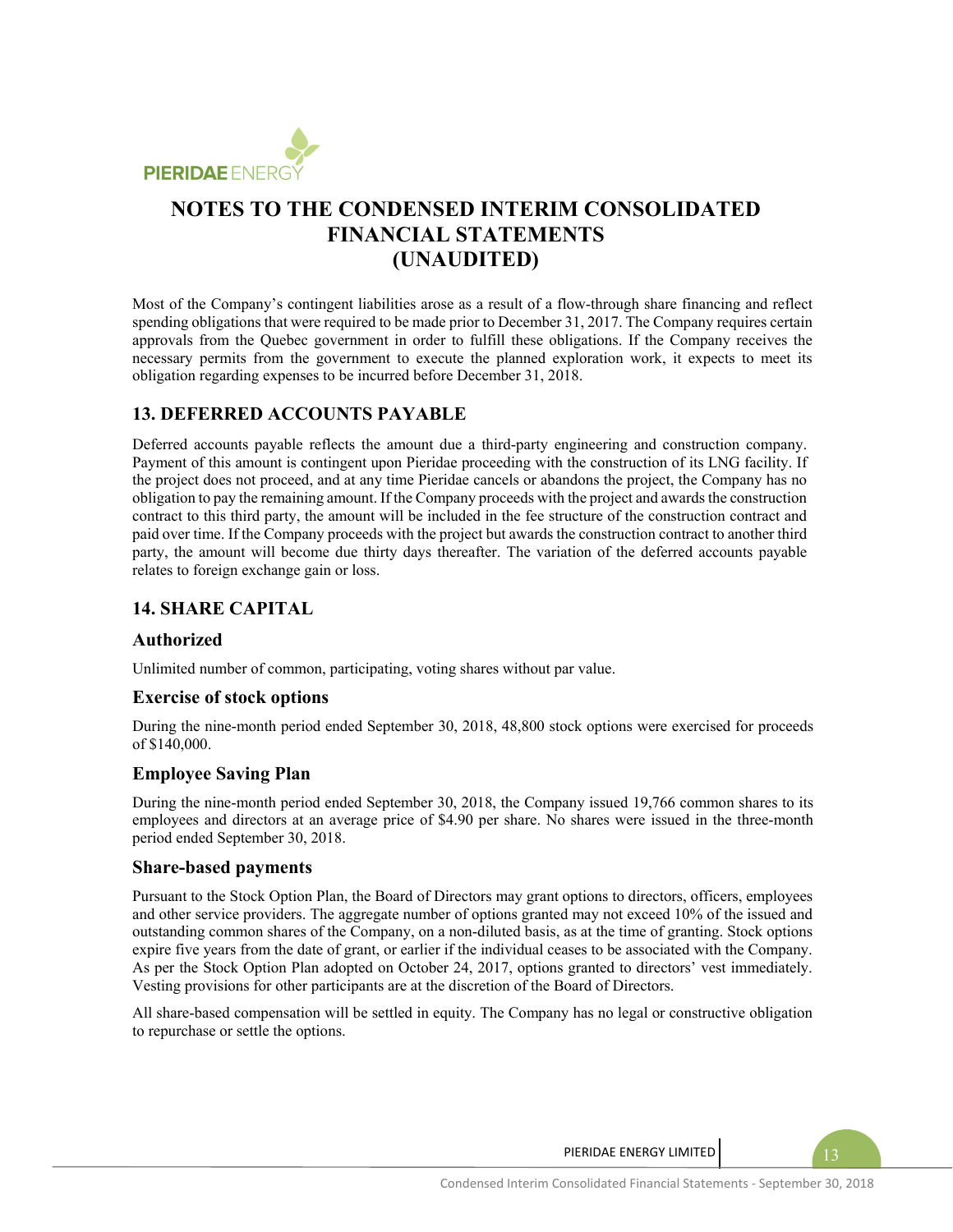

The following table summarizes information regarding Pieridae's Stock Option Plan:

|                                  | As at              |          | As at             |          |
|----------------------------------|--------------------|----------|-------------------|----------|
|                                  | September 30, 2018 |          | December 31, 2017 |          |
|                                  |                    | Weighted |                   | Weighted |
|                                  |                    | average  |                   | average  |
|                                  | Number of          | exercise | Number of         | exercise |
|                                  | options            | price    | options           | price    |
| Outstanding, beginning of period | 1,835,385          | \$4.92   | 3,584,344         | \$3.27   |
| Business combination             |                    |          | 641,020           | \$6.31   |
| Granted                          | 1,142,400          | \$5.67   |                   |          |
| Exercised                        | (48, 800)          | \$2.87   | (1,348,854)       | \$0.47   |
| Forfeited                        | (82,915)           | \$9.39   | (1,041,125)       | \$10.96  |
| Outstanding, end of period       | 2,846,070          | \$4.88   | 1,835,385         | \$4.92   |
| Exercisable                      | 2,048,123          | \$4.82   | 1,497,756         | \$4.75   |

The fair value of stock options granted by the Company to directors, officers and key employees in 2018 was determined using the Black-Scholes option pricing model and the following assumptions:

|                             | 2018   |
|-----------------------------|--------|
|                             |        |
| Exercise price              | \$5.67 |
| Risk-free interest rate     | 1.98%  |
| Average expected volatility | 69%    |
| Expected life (years)       | 3.75   |
| Expected dividend yield     | Nil    |

The weighted fair value of stock options granted during 2018, was \$2.69 per option at the grant date. There were no options granted in 2017.

The following table provides summary information on the stock options issued and outstanding as at September 30, 2018:

|                          | <b>Outstanding options</b> |          | <b>Exercisable options</b> |          |
|--------------------------|----------------------------|----------|----------------------------|----------|
|                          |                            | Weighted |                            | Weighted |
|                          |                            | average  |                            | average  |
|                          |                            | years to |                            | exercise |
| Range of exercise prices | <b>Number</b>              | expiry   | <b>Number</b>              | price    |
| \$0.005                  | 44,115                     | 2.69     | 44,115                     | \$0.005  |
| $$1.98 - $4.08$          | 1,118,829                  | 2.69     | 886,799                    | \$3.87   |
| $$5.67 - $8.04$          | 1,683,127                  | 3.48     | 1,117,209                  | \$5.77   |
| $$0.01 - $8.04$          | 2,846,071                  | 3.16     | 2,048,123                  | \$4.82   |

The following table provides summary information on the stock options issued and outstanding as at December 31, 2017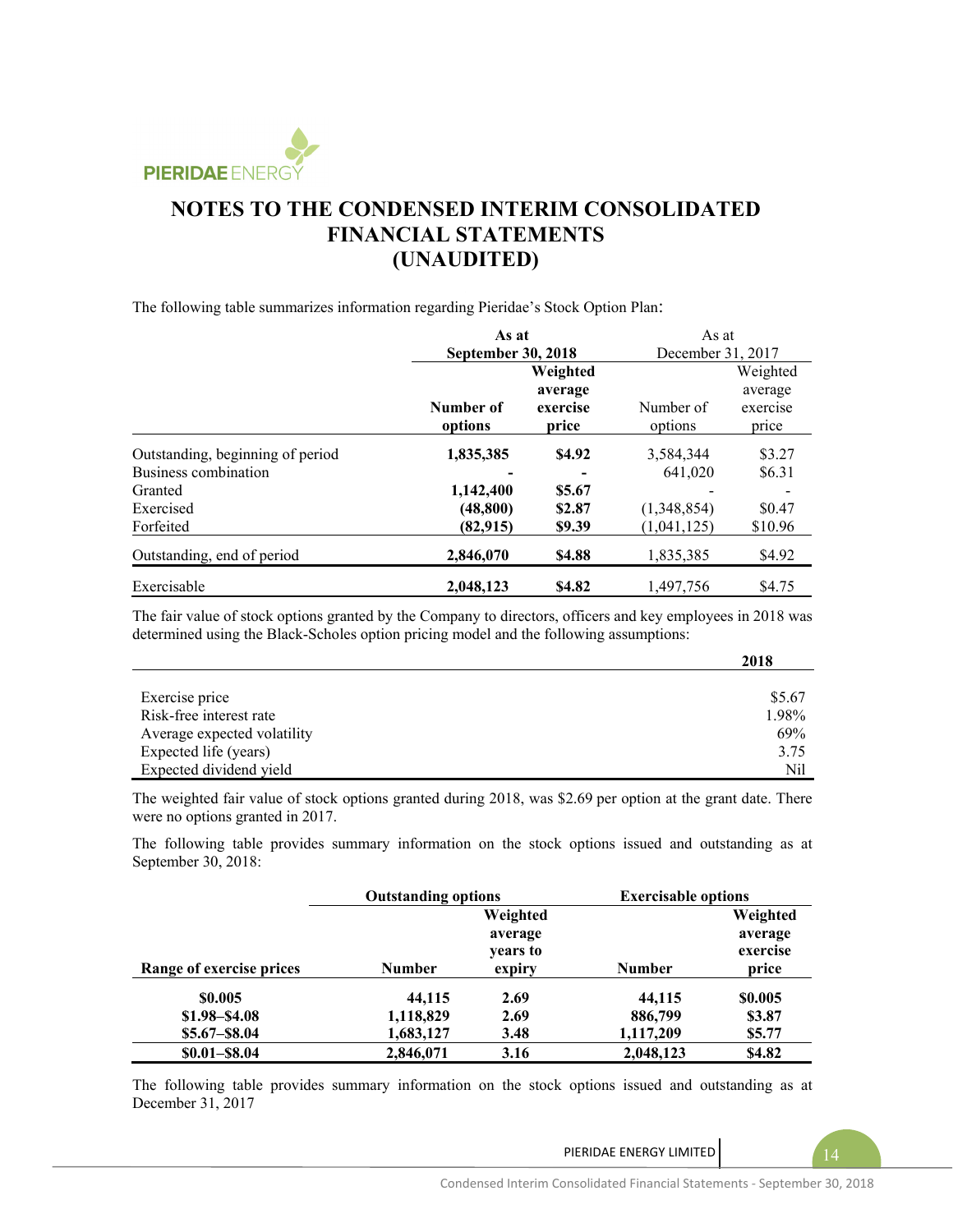

|                          | Outstanding options |               | Exercisable options |                |
|--------------------------|---------------------|---------------|---------------------|----------------|
|                          | Weighted            |               |                     | Weighted       |
|                          |                     | average years |                     | average        |
| Range of exercise prices | Number              | to expiry     | Number              | exercise price |
|                          |                     |               |                     |                |
| $<$ \$0.005–\$0.45       | 44.115              | 3.44          | 44,115              | \$0.01         |
| $$1.98 - $4.08$          | 1,176,377           | 3.44          | 838,748             | \$3.82         |
| $$5.67 - $8.04$          | 575,310             | 3.29          | 575,310             | \$5.95         |
| $$10.68 - $13.68$        | 39,583              | 0.62          | 39,583              | \$12.06        |
| $<$ \$0.01–\$13.68       | 1,835,385           | 3.33          | 1,497,756           | \$4.75         |

### **15. LOSS PER SHARE**

Basic loss per share is calculated by dividing loss for the period by the weighted average number of common shares outstanding during the period. In calculating diluted loss per share for the periods ended September 30, 2018 and 2017, potential common shares, such as certain options and warrants, were not included as they would have the effect of decreasing the loss per share, which would be antidilutive.

Both basic and diluted loss per share have been calculated using net loss for the period as the numerator, therefore no adjustment to loss was necessary. The weighted average number of common shares outstanding is increased by the weighted average number of additional common shares that would have been outstanding had all the potentially dilutive shares been converted.

Weighted average number of shares and loss per share are calculated on a post-consolidation basis.

|                                                                                  | For the three months ended<br>September 30, |                   | For the nine months ended<br>September 30, |                   |
|----------------------------------------------------------------------------------|---------------------------------------------|-------------------|--------------------------------------------|-------------------|
|                                                                                  | 2018                                        | 2017 <sup>1</sup> | 2018                                       | 2017 <sup>1</sup> |
| Net loss attributable to equity<br>holders (in thousands of Canadian<br>dollars) | \$20,341                                    | \$2,131           | \$25,994                                   | \$3,064           |
| Weighted average number of<br>shares - basic and diluted                         | 50,549,763                                  | 34,407,886        | 50,530,257                                 | 34,407,886        |
| Net loss per share attributable to<br>the shareholders - basic and diluted       | <b>SO.40</b>                                | \$0.06            | <b>SO.51</b>                               | \$0.17            |

<sup>1</sup>Weighted average number of shares and loss per share, on a pre-consolidation basis, were 15,599,158 and \$0.14 respectively for the three-month period ended September 30, 2017 and 15,599,158 and \$0.37 respectively for the nine-month period ended September 30, 2017.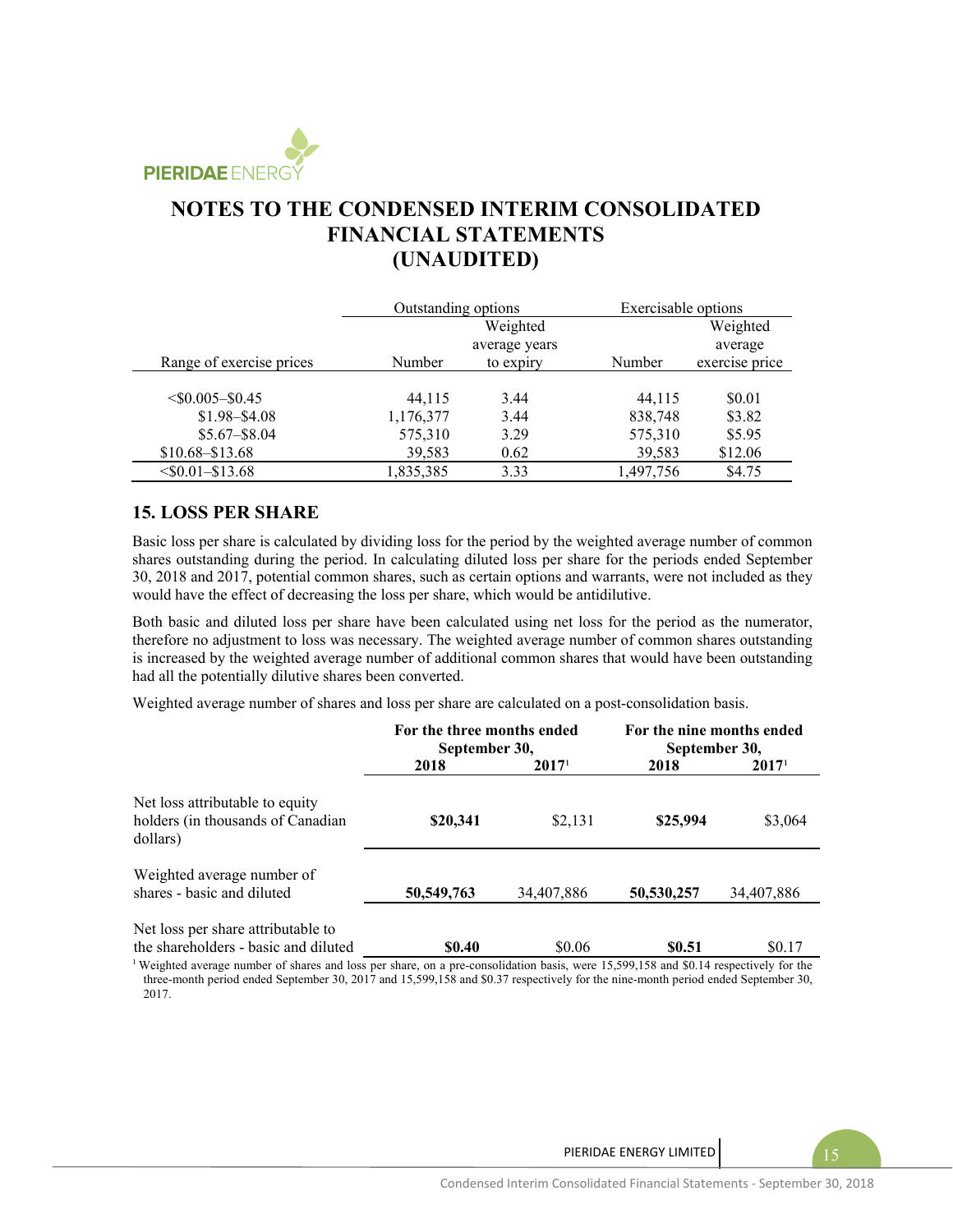

### **16. RELATED PARTY TRANSACTIONS**

The Company's related party transactions do not involve any special terms or conditions, and no guarantees were given or received. Outstanding balances are usually settled in cash or shares.

#### **Transactions with key management personnel**

Key management personnel compensation includes the following:

|                                    | For the nine months ended<br>September 30, |      |
|------------------------------------|--------------------------------------------|------|
| $($ \$000s $)$                     | 2018                                       | 2017 |
| Short-term employee benefits:      |                                            |      |
| Salaries and employee benefits     | 993                                        | 201  |
| Director fees                      | 315                                        |      |
| Total short-term employee benefits | 1,308                                      | 201  |
| Fees                               | 52                                         |      |
| Share-based compensation           | 1,858                                      |      |
| Total compensation                 | 3,218                                      | 201  |

During the nine-month periods ended September 30, 2018 and 2017, no options granted under the stock option plan were exercised by key management personnel of the Company.

### **17. FINANCIAL INSTRUMENTS**

Financial assets and financial liabilities are measured at fair value or amortized cost. The classification of financial instruments, as well as their carrying amounts and fair values, are presented in the table below:

|                                                       | As at         |  |
|-------------------------------------------------------|---------------|--|
|                                                       | September 30, |  |
| $($ \$000s $)$                                        | 2018          |  |
|                                                       |               |  |
| Financial assets (recognized at amortized cost):      |               |  |
| Cash and cash equivalents <sup>1</sup>                | 12,683        |  |
| <b>Restricted cash equivalents</b>                    | 1,130         |  |
| Accounts receivable <sup>2</sup>                      | 1,178         |  |
|                                                       | 14,991        |  |
| Financial liabilities (recognized at amortized cost): |               |  |
| Trade and other payables                              | 4,293         |  |
| Partners' share in security deposits                  | 294           |  |
| <b>Bank borrowings</b>                                | 8             |  |
| Deferred accounts payable                             | 7,797         |  |
|                                                       | 12,392        |  |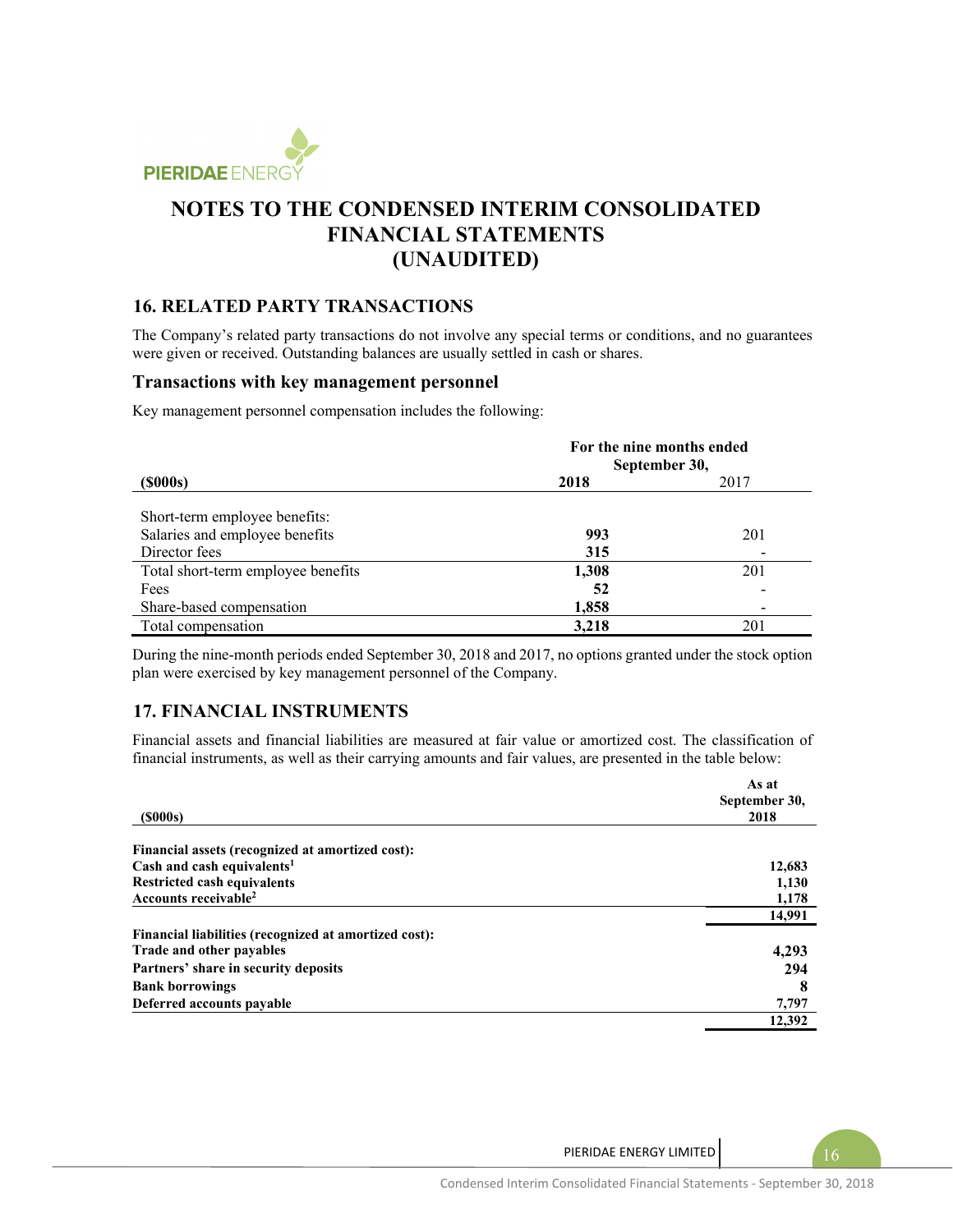

| $($ \$000s $)$                                        | As at December<br>31, 2017 |
|-------------------------------------------------------|----------------------------|
|                                                       |                            |
| Financial assets (recognized at amortized cost):      |                            |
| Cash and cash equivalents <sup>1</sup>                | 21,238                     |
| Restricted cash equivalents                           | 630                        |
| Accounts receivable <sup>2</sup>                      | 885                        |
|                                                       | 22,753                     |
| Financial liabilities (recognized at amortized cost): |                            |
| Trade and other payables                              | 2,210                      |
| Partners' share in security deposits                  | 294                        |
| Bank borrowings                                       | 14                         |
| Promissory notes                                      | 25                         |
| Deferred accounts payable                             | 7,836                      |
|                                                       | 10.379                     |

<sup>1</sup> Fair value of cash and cash equivalents is equal to the carrying amount.<br><sup>2</sup> Excluding tax credits and commodity taxes as these amounts do not represent a contractual right to receive an amount.

### **18. CONTINGENCIES**

#### **Financing**

The Company is financed in part by the issuance of flow-through shares. However, although it has taken all the necessary measures in this regard, there is no guarantee that the funds spent by the Company regarding these shares will be deemed eligible by tax authorities in the event of an audit. Refusal of certain expenses by the tax authorities would have a negative tax impact for investors. As at September 30, 2018, the balance of eligible expenses to be incurred amounted to \$736,000 [December 31, 2017 – \$940,000]. The eligible expenses are to be incurred no later than December 31, 2018.

#### **Environment**

The Company's operations are regulated by governmental laws relating to environmental protection. Environmental consequences are difficult to predict, whether in terms of their outcomes, timing or impact. Currently, to the best of management's knowledge, the Company is operating in compliance with current legislation.